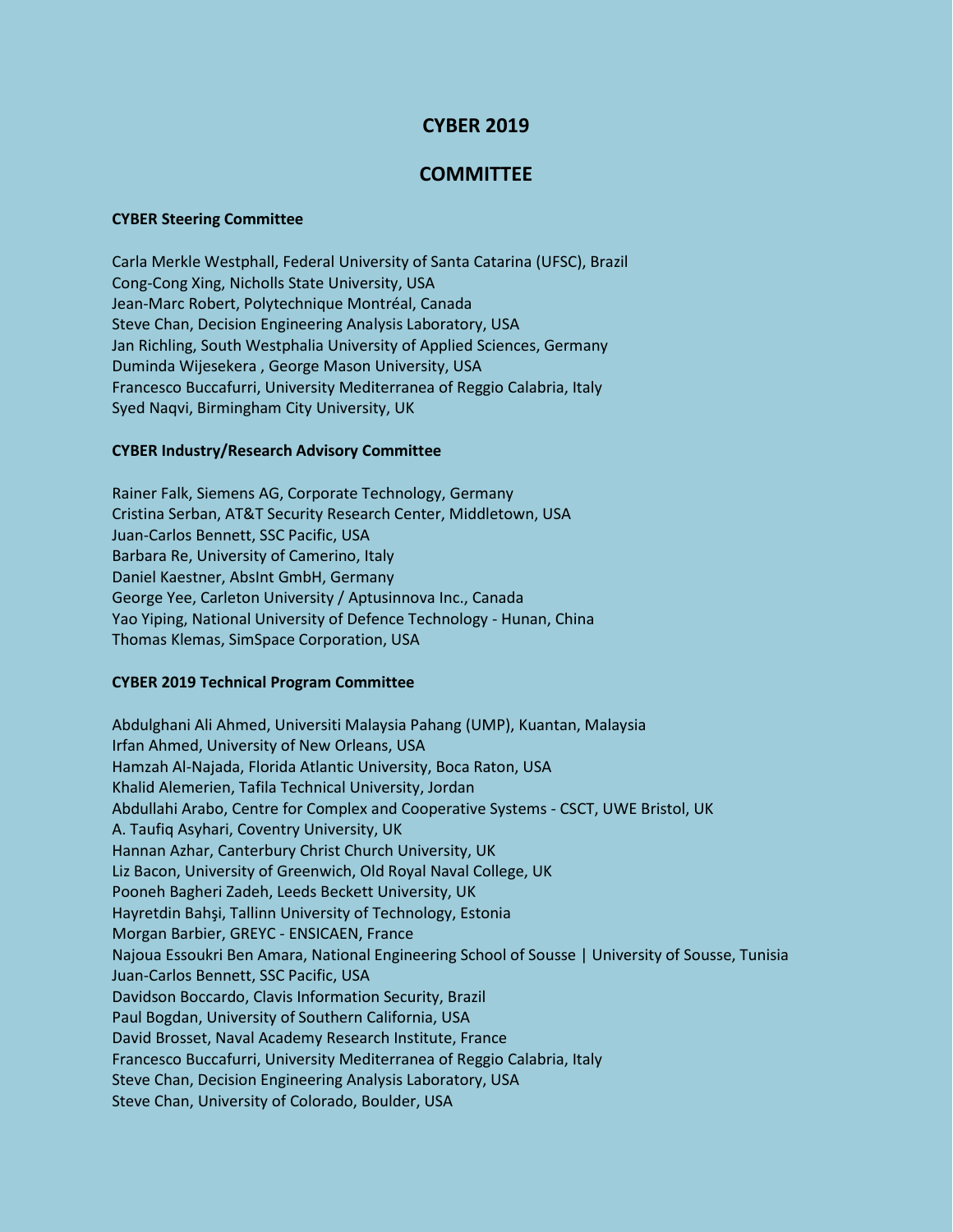Christophe Charrier, Normandie Universite, France DeJiu Chen, KTH Royal Institute of Technology, Sweden Albert M. K. Cheng, University of Houston, USA Michal Choras, University of Science and Technology, UTP Bydgoszcz, Poland Anne Coull, UNSW, Australia Soham Das, Presidency University, Kolkata, India Flávia Delicato, Federal University of Rio de Janeiro, Brazil Christos Dimopoulos, European University Cyprus, Cyprus Jana Dittmann, Otto-von-Guericke-University Magdeburg, Germany Tadashi Dohi, Hiroshima University, Japan Levent Ertaul, California State University, USA Christian Esposito, University of Naples "Federico II", Italy Rainer Falk, Siemens AG, Corporate Technology, Germany James Martin Fellow, Global Cyber Security Capacity Centre - University of Oxford, UK Eduardo B. Fernandez, Florida Atlantic University, USA Roberto Ferreira Júnior, Federal University of Rio de Janeiro, Brazil Massimo Ficco, Università degli Studi della Campania Luigi Vanvitelli, Italy Daniel Fischer, Technische Universität Ilmenau, Germany Virginia N. L. Franqueira, University of Derby, UK Steven Furnell, University of Plymouth, UK Kambiz Ghazinour, Kent State University, USA Michael Goldsmith, Worcester College, University of Oxford, UK Stefanos Gritzalis, University of the Aegean, Greece Martin Grothe, complexium GmbH, Germany Yuan Xiang Gu, Irdeto, Canada Ao Guo, Hosei University, Japan Chunhui Guo, Illinois Institute of Technology, USA Flavio E. A. Horita, University of São Paulo, Brazil Ching-Hsien Hsu, National Chung Cheng University, Taiwan Shaohan Hu, IBM Research, USA Dan Huang, University of Central Florida, USA Zhen Huang, University of Toronto, Canada Shareeful Islam, University of East London, UK Daniel Kaestner, AbsInt GmbH, Germany Georgios Kambourakis, University of the Aegean - Karlovassi, Samos, Greece Panagiotis Karampelas, Hellenic Air Force Academy, Greece Tahar Kechadi, University College Dublin (UCD), Ireland Yvon Kermarrec, IMT Atlantique / Ecole Navale, France Veena Khandelwal, Rajasthan Technical University, Kota, India Egon Kidmose, Aalborg University, Denmark Georgios Kioumourtzis, Center for Security Studies - Ministry of Interior, Greece / European University Cyprus, Cyprus Thomas Klemas, SimSpace Corporation, USA Xiangjie Kong, Dalian University of Technology, China Ah-Lian Kor, Leeds Beckett University, UK Kevin T. Kornegay, Morgan State University, USA Fatih Kurugollu, University of Derby, UK Petra Leimich, Edinburgh Napier University, UK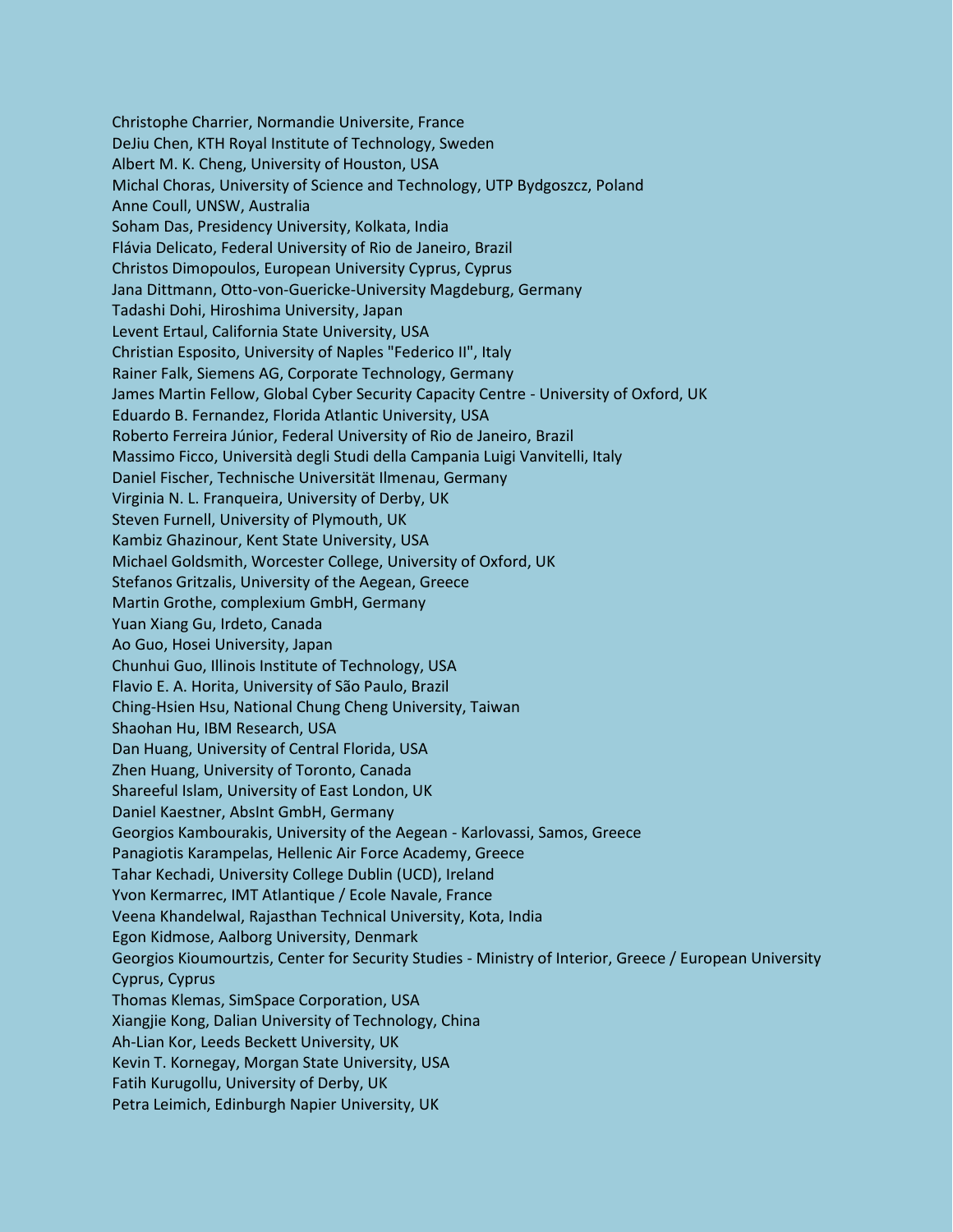Rafal Leszczyna, Politechnika Gdańska, Poland Jianwen Li, Iowa State University, USA Jing-Chiou Liou, Kean University, USA Jane W. S. Liu, Institute of Information Science | Academia Sinica, Taiwan Xing Liu, Kwantlen Polytechnic University, Canada Qinghua Lu, Data61 | CSIRO, Australia Mirco Marchetti, University of Modena and Reggio Emilia, Italy Keith Martin, Royal Holloway, University of London, UK Carla Merkle Westphall, Federal University of Santa Catarina (UFSC), Brazil Louai Maghrabi, Kingston University, UK Imad Mahgoub, Florida Atlantic University, USA Sayonnha Mandal, St. Ambrose University, USA Sathiamoorthy Manoharan, UniversityofAuckland, New Zealand Eduard Marin, KU Leuven, Belgium Emmanuel Masabo, Makerere University, Uganda Michael Massoth, Hochschule Darmstadt - University of Applied Sciences / CRISP – Center for Research in Security and Privacy, Darmstadt, Germany Vasileios Mavroeidis, University of Oslo, Norway Sean McKeown, Edinburgh Napier University, Scotland Claudio Miceli de Farias, Federal University of Rio de Janeiro, Brazil Andrey Morozov, Technische Universität Dresden, Germany Mahshid R. Naeini, University of South Florida, USA Sanjana Pai Nagarmat, Hitachi India Pvt Ltd, Bangalore, India Syed Naqvi, Birmingham City University, UK Serena Nicolazzo, University Mediterranea of Reggio Calabria, Italy Antonino Nocera, University Mediterranea of Reggio Calabria, Italy Nadia Noori, University of Agder, Norway Klimis Ntalianis, University of West Attica, Greece Joshua C. Nwokeji, Gannon University, USA Ika Oktavianti, Fakultas Ilmu Komputer, Palembang, Indonesia Flavio Oquendo, IRISA (UMR CNRS) - University of South Brittany, France Risat Pathan, Chalmers University of Technology, Sweden Carlos J. Perez-del-Pulgar, University of Malaga, Spain Eckhard Pfluegel, Kingston University, London, UK Stefan Pforte, Institut für grafische Wissensorganisation, Germany Hao Qiu, Fort Valley State University, USA Khandaker A. Rahman, Saginaw Valley State University, USA Ramesh Rakesh, Hitachi India Private Limited, India Barbara Re, University of Camerino, Italy Antonio J. Reinoso, Alfonso X University, Spain Leon Reznik, Rochester Institute of Technology, USA Jan Richling, South Westphalia University of Applied Sciences, Germany Jean-Marc Robert, Polytechnique Montréal, Canada Christophe Rosenberger, ENSICAEN, France Gordon Russell, Edinburgh Napier University, Scotland Giedre Sabaliauskaite, iTrust Centre for Research in Cyber Security | Singapore University of Technology and Design, Singapore Cristina Serban, AT&T Security Research Center, USA